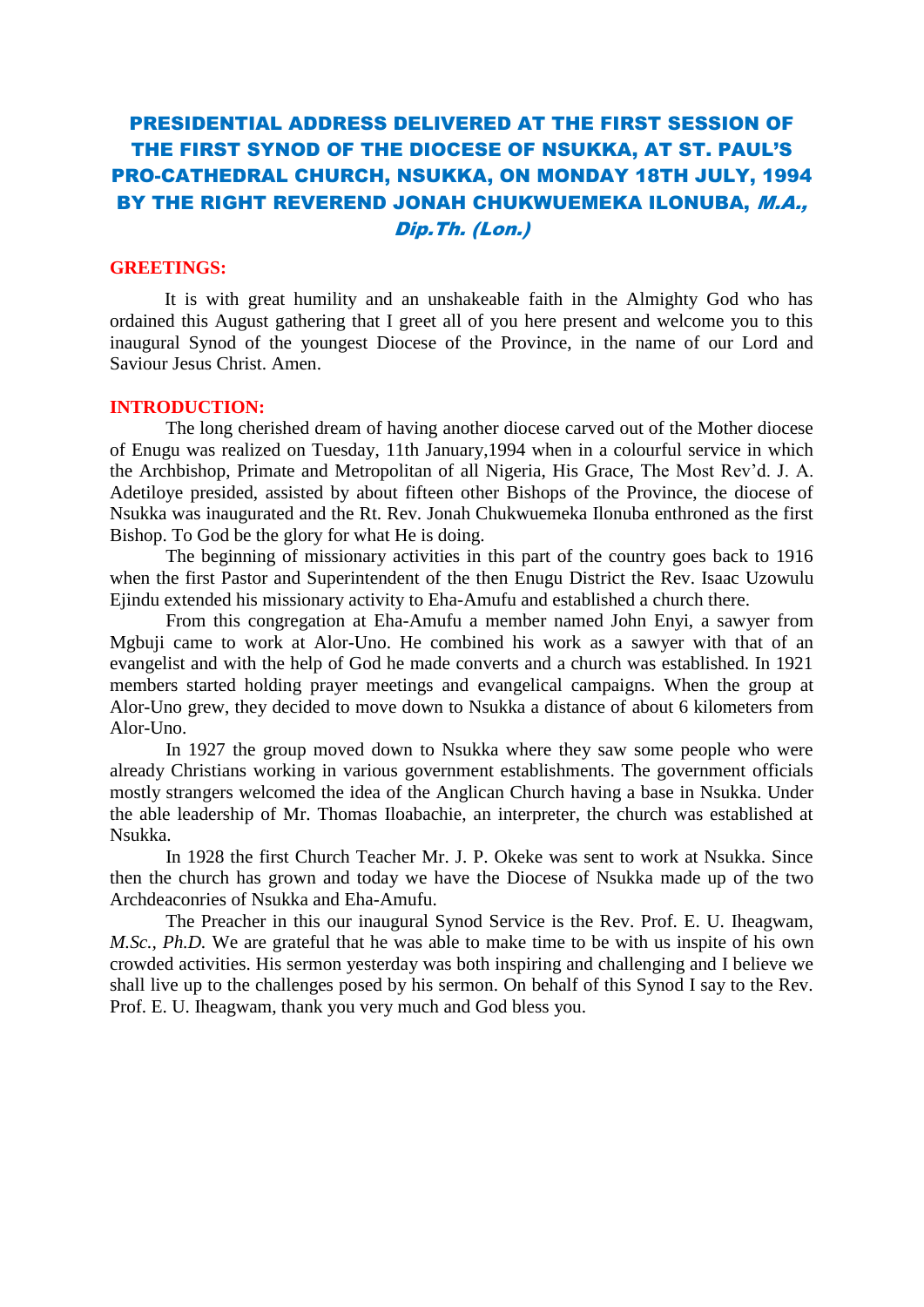## **OBEYING THE GREAT COMMISSION**

The "Great Commission" is the parting injunction given by Jesus to his disciple; a marching order which the disciples have to obey if the mission of Jesus Christ is to be continued after his death and resurrection. This is found both in Matt. 28:18-20 and Mark 16:15-18. It reads (Matt. 28:18f:)

"All authority in heaven and on earth has been given to me. Go therefore and make disciples of all nations, baptizing them in the name of the Father and of the Son and of the Holy Spirit, teaching them to observe all that I have commanded you; and lo, I am with you always, to the close of the age".

Mark  $16:15f - "Go into all the world and present the gospel to the whole creation. He who$ believes and is baptized will be saved: but he who does not believe will be condemned. And these signs will accompany those that believe; in my name they will cast out demons, they will speak in new tongues; they will pick up Serpents, and if they drink any deadly thing, it will not hurt them, they will lay their hands on the sick, and they will recover".

The desire to carry out this command by Christ has received new impetus in recent years and almost all the Synod themes of all the dioceses have been revolving around this one command. The reason for this may be traced back to Resolution 43 of the Lambeth Conference of 1988 on "the Decade of Evangelism"; which reads:

"This Conference, recognizing that evangelism is the primary task given to the church, asks each Province and diocese of the Anglican communion, in co-operation with other Christians, to make the closing years of this millennium a "Decade of Evangelism" with a renewed and united emphasis on making Christ known to the people of this world".

In order to see that this purpose is achieved, we have chosen as our Synod Theme for this year that great Commission of our Lord and Master Jesus Christ. The theme is "OBEYING THE GREAT COMMISSION".

The operative word here is "OBEDIENCE" Biblical Theology is centred on divine revelation and the receptive response of man. God speaks his word, man hears and is required to obey. The connection between hearing and obeying is therefore essential. Israel as God's people must hear his voice and act in obedient response. In his own teaching, Jesus emphasized the need for God's people to respond to his word in obedience. When a voice in the crowd praised Jesus' mother, he replied saying: "Blessed rather are those who hear the word of God and keep it" Luke 11:28.

Paul regards obedience as being one of the constituent parts of faith. Christ stands as the model of obedience (Phil. 2:5-8), and through his obedience which is contrasted with Adam's disobedience "many will be made righteous" (Romans 5:19). Obedience is therefore of the essence of authentic saving faith and should provide evidence of a responsible relation the Christian shares with his God.

No doubt we all know and can quote the "Great Commission" but we have not really obeyed that command of Jesus. Perhaps many have not realized the urgency of obeying that command or even what the task of the church is.

Howard A. Snyder in an article – "The church as God's agent in Evangelism" wrote. "The evangelistic task of the church is to proclaim the good news of salvation in Jesus Christ throughout the world, making disciples and building the church. Evangelism is the first priority of the church's ministry in the world for several reasons:

- (i) The clear biblical mandate for evangelism.
- (ii) The centrality and necessity of personal conversion in God's plan.
- (iii) The reality of judgment.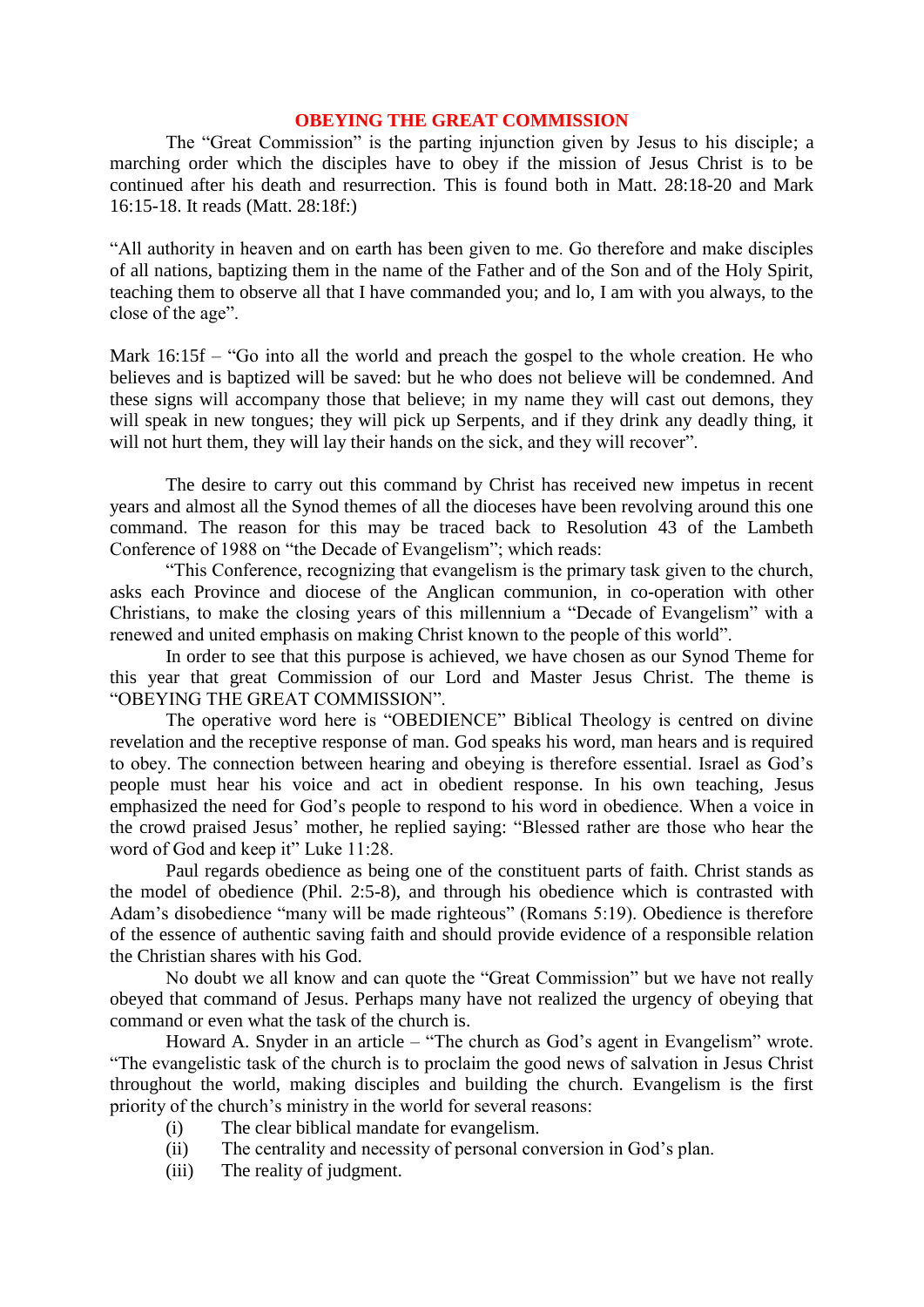- (iv) The fact that changed men are necessary to change society: only changed people can change the community and change the nation.
- (v) The fact that the Christian community exists and expands only as evangelism is carried out.

The church that fails to evangelize is both biblically unfaithful and strategically shortsighted".

I am convinced that if the church of Christ is going to be a light to the world, a guide to the blind, hope to the hopeless and the way of salvation to those that are perishing, we must all join hands to make the gospel real to the world around us.

Once at a revival meeting, the message was centred on "Fulfilling the Great Commission".

At the end of the message one of those who listened who was known to have committed his life to Christ came and made the following confessions. "If I were to respond to your challenge to take what I have to the rest of the world, I am afraid not much would be accomplished, because my brand of Christianity – quite frankly – is not that attractive, exciting or fruitful". He went on to say that he was not experiencing the joy of the resurrection in his life, the study of the word of God had no appeal, his prayer life was nil and it had been a long time since he had introduced anyone to Christ. His outward evidence of being a man of God was just a façade, by his own admission.

What about you? And what about me? Is your brand of Christianity truly the revolutionary, first-century kind that helped to turn the world upside down and changed the course of history. If not then you cannot effectively join in this crusade which we are initiating in this diocese. But it is not yet late, you can still totally commit your life to Christ here and now and ask for the indwelling of his Holy Spirit who is our strengthener and enabler.

Every Christian needs to echo daily the sentiments of an unknown poet who said:

"My life shall touch a dozen lives Before this day is done Leave countless marks of good or ill Ere sets the evening sun.

This, the wish I always wish The prayer I always pray Lord, may my life help other lives It touches by the way".

That goal should reign supreme during all our relationships with fellow human beings. To touch lives for eternity. For if the all-powerful God, in the person of the Holy Spirit, truly reigns and triumphs surely we can tap into that supernatural power and give evidence of it in our lives. Do you believe that? My challenge to you is for a return to this first-century conception of Christianity where every believer is a witness to the grace of the Lord Jesus Christ. In other words, no particular group in the church should claim evangelism as an exclusive reserve. We are all evangelists for Christ. I believe that whenever men meet the living Christ, they are changed. The whole course of history has been changed because of Him. Some of our customs and traditions which still hold our people back from following Christ must be challenged with the light of Christ. All the Omabas, Odos, Akatakpas and Oriokpas and those who follow after them must ask themselves what Spirit is controlling them. "The gospel does not only convert the individual, it also changes the society". Philip Schaff wrote: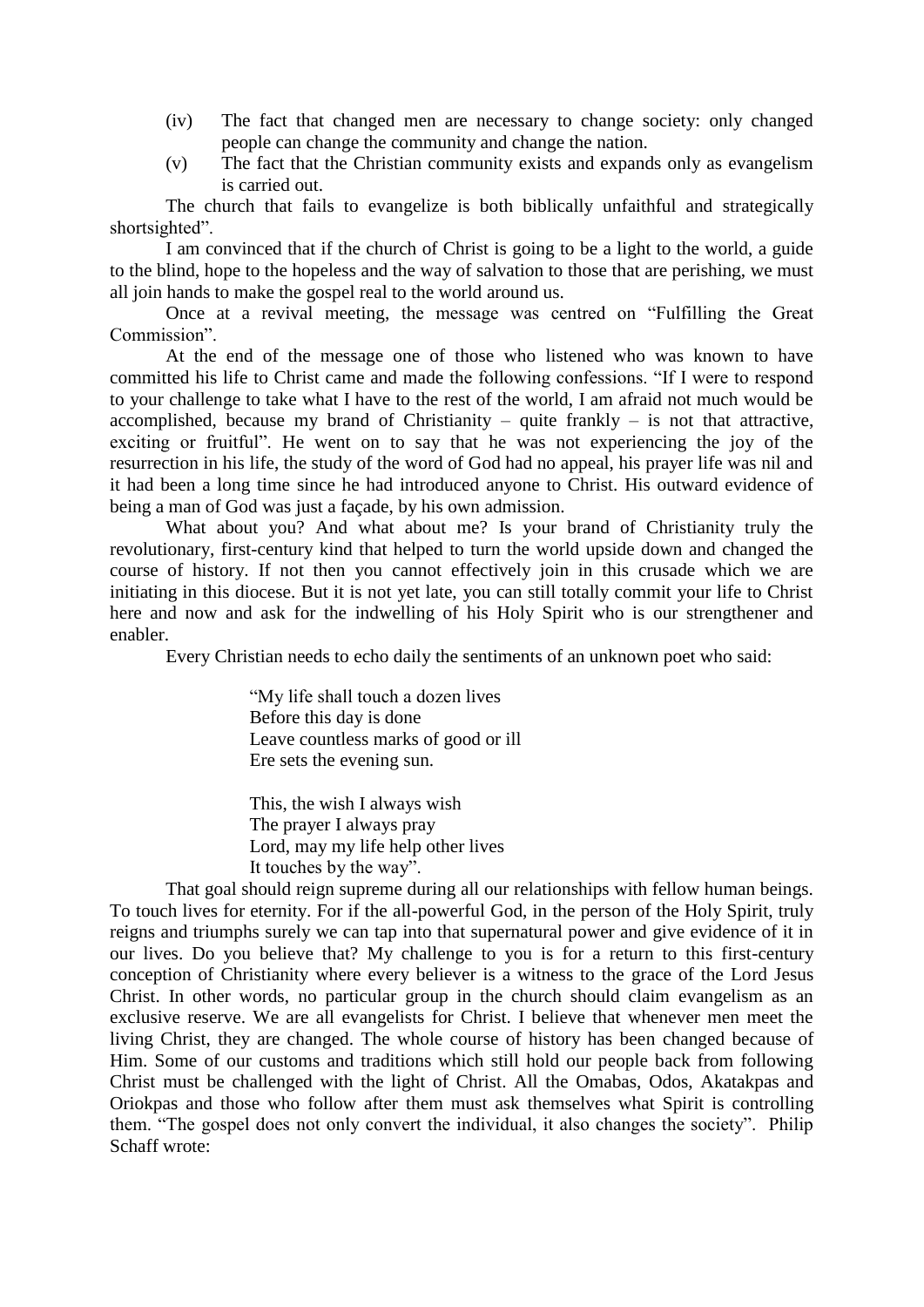"Everywhere the gospel has been preached, dramatic changes have resulted. It has established standards of hygiene and purity, promoted industry, elevated womanhood, restrained antisocial customs, abolished human sacrifices, organized famine relief, checked tribal wars and changed the social structure of society.

## **Evangelism and Political Freedom:**

When in the 1950s the Nigerian nationalists fought for independence, the people of Nigeria hoped that with independence we should be a better society, but since 1960 when we attained nation-hood can we be said to be politically free?

The early evangelists who preached about political freedom did not conceive of political freedom in negative terms of the over-throw of the Jews and roman establishments. They understood and preached political freedom primarily in terms of submission of human kings and rulers to the rule of God. This is significant because history has not been able to throw up a better understanding of political freedom than this.

There are many nations today whose understanding of political freedom is no more than skin-deep. For an average Indian for example, political freedom is when the white colonial rulers leave and brown, black or yellow natives take over the rule. Most often, this colour-of-skin definition of political freedom means worse oppression and tyranny. Our own nation is not exempted from this. In almost any nation that has attained "political freedom" since the Second World War, the new rulers are happy with their freedom, but the ruled are usually more oppressed and exploited than before. Is it not true in Nigeria? Colour-of-skin definition of political freedom generally means freedom for the new governors not necessarily the governed.

It is only where the freedom is understood as the rule of law that there is some freedom for the governed. There is only one test of political freedom. Are the rulers under the law or above the law? If any of the human rulers are above the law, then that is rule of rulers, not the rule of law. It is a dictatorship not a free country. Rule of the human rulers is not freedom. Rule of law is. The question then arises. What is the source of law; human or divine? If the law is merely human, then those who have the power to make the law also have the power to change it too, and then they are above the law. Genuine freedom is impossible in societies which have only human law.

The only law that can be binding on all men is the one that comes from beyond man. Only before a transcendent law can there be a genuine equality of all men. Kings and prisoners alike can be equal before the law if the law itself is above the king or the ruler. If there is no just ruler above the kings of the earth, if He has not given His law to men, then political freedom or rule of law is a sheer illusion, a mirage that is impossible to attain. Man is condemned forever to be under the rule of "might is right", whether the might be of a few or of the majority. The concept of the rule of law becomes a superstition without faith in a just ruler above the human rulers.

Proclaiming Jesus as "The ruler of the kings of the earth" was and is the only genuine way of establishing politically free societies. In this sense evangelism does not overthrow the existing political kingdoms, but by bringing kings under a transcendental law it curtails the arbitrary freedom of kings and thereby increases the political freedom of the ruled.

Paul witnessed uncompromisingly that Jesus, not Caesar, is the Lord. For Paul, evangelism was a socio-political reform, because it brought the kings of this world under the rule of Christ. Bringing totalitarian human rulers under the authority of a transcendent law, is the highest definition of political freedom that he has seen. We shall so witness in our own time and society that those who rule in different capacities in our country will come to acknowledge the supremacy of the divine law and be made accountable to Him in all their dealings with their subjects. By so doing our evangelism should result in curtailing the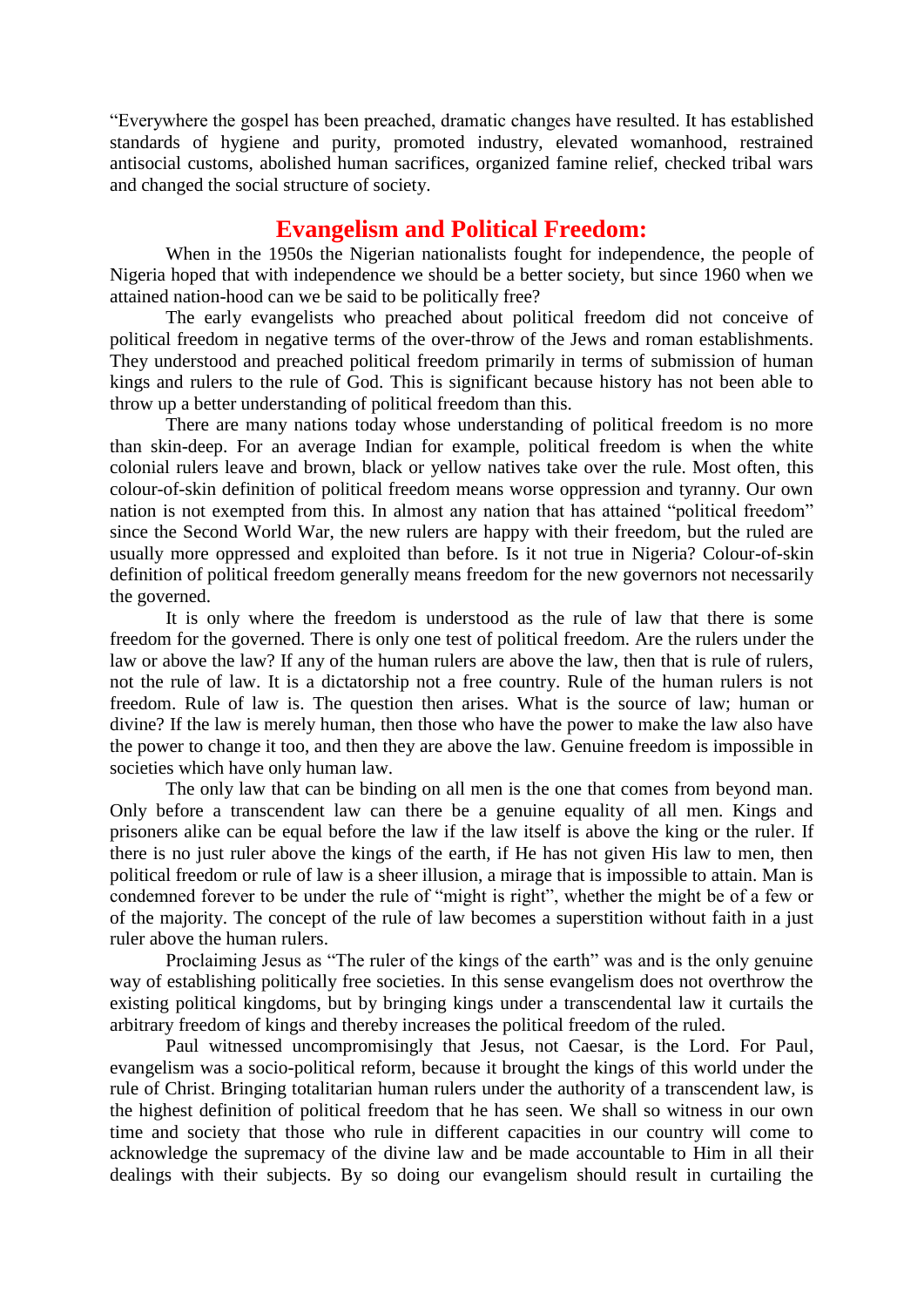oppressive totalitarian powers of the human rulers. The chiefs, presidents, governors, commissioners and director generals of our land should be brought under the rule of Christ. Evangelism is curtailing and limiting the power of the state over the individual, demanding that the laws of the state be just in the light of the justice and righteousness of God.

Evangelism frees the powerless individual. It limits the power of government by making Christ the Ruler of the kings of the earth.

**The Holy Spirit and the Great Commission:** Finally, I will like to end by speaking about the role of the Holy Spirit in the "Great Commission". The Spirit of God is essentially a witnessing spirit. Jesus said "He will bear witness to me, and you also are witnesses. (John 15:26f). I will send him to you. And when he comes, he will convince the world of sin and of righteousness and of judgment. (John 16:7f). God's great purpose in giving his spirit to us, is to make us more effective in our witness and evangelism. "You shall receive power when the Holy Spirit has come upon you and you shall be my witnesses. (Acts 1:8). Indeed, whenever and wherever the Spirit is present in power, the evangelistic work of the church will flow naturally and spontaneously. The Spirit and witness-bearing go together. Down the ages missionaries and evangelists did the witnessing but the Holy Spirit gave the power and produced the conviction in the bearers. Always, the initiative and the power for evangelism come from the Lord who is Spirit. The clergy, the catechists and the different committees on evangelism cannot provide power for evangelism. They too need that spiritual power as any other person else. Only the Holy spirit of God, the prime mover in the hearts of men can drive us out to engage in that loving self-sacrificial service.

The Holy Spirit makes Jesus attractive to people. John 15:26, 16:14f. He alone can make someone a Christian. Romans 8:9. "Whoever does not have the Spirit of Christ does not belong to him". He alone changes us from one degree of glory to another until we begin to reflect the beauty of the Lord Jesus. Without him we can do nothing.

God has joined together the Holy Spirit and Evangelism and we cannot separate them.

*"No evangelism, no Holy Spirit. No Holy Spirit, no evangelism.*

There is a vital link between them; and that explains a good deal of the powerlessness in most of our churches. It is useless to attempt to witness to Christ, in obedience to his command without the power of his spirit. It is not of the abundance of the heart that the mouth will speak. In Acts 4:31 we read that the early disciples spent time in praying and when they finished praying "the place where they were meeting was shaken. They were all filled with the Holy Spirit and began to proclaim God's message with boldness". We need that same power today. It is given free to all believers but it will cost us something.,

The cost is outlined in five warnings about the Holy Spirit and our reaction to him:

- **(i) Resisting the Holy Spirit:** In Acts 7:51, Stephen warned the leaders of Israel. "You stiff-necked people, uncircumcised in heart and ears, you always resist the Holy Spirit". Do not some of us do the same today? We cling aridly to what we did many years ago. Stephen was stoned for his dangerous innovations and for following the Spirit, when he could discern but they could not.
- **(ii) Quenching the Spirit:** 1 Thess. 5:19 "Do not quench the Spirit". The Thessalonians were quenching the Spirit by despising the gift of prophecy or prophetic manifestation. To be sure prophecy must be scrutinized. But abuse should not take away the right use. God gives us not only graces of character, Gal. 5:22f but also powerful gifts as in 1 Cor. 12. We welcome both gifts and graces from the Holy Spirit.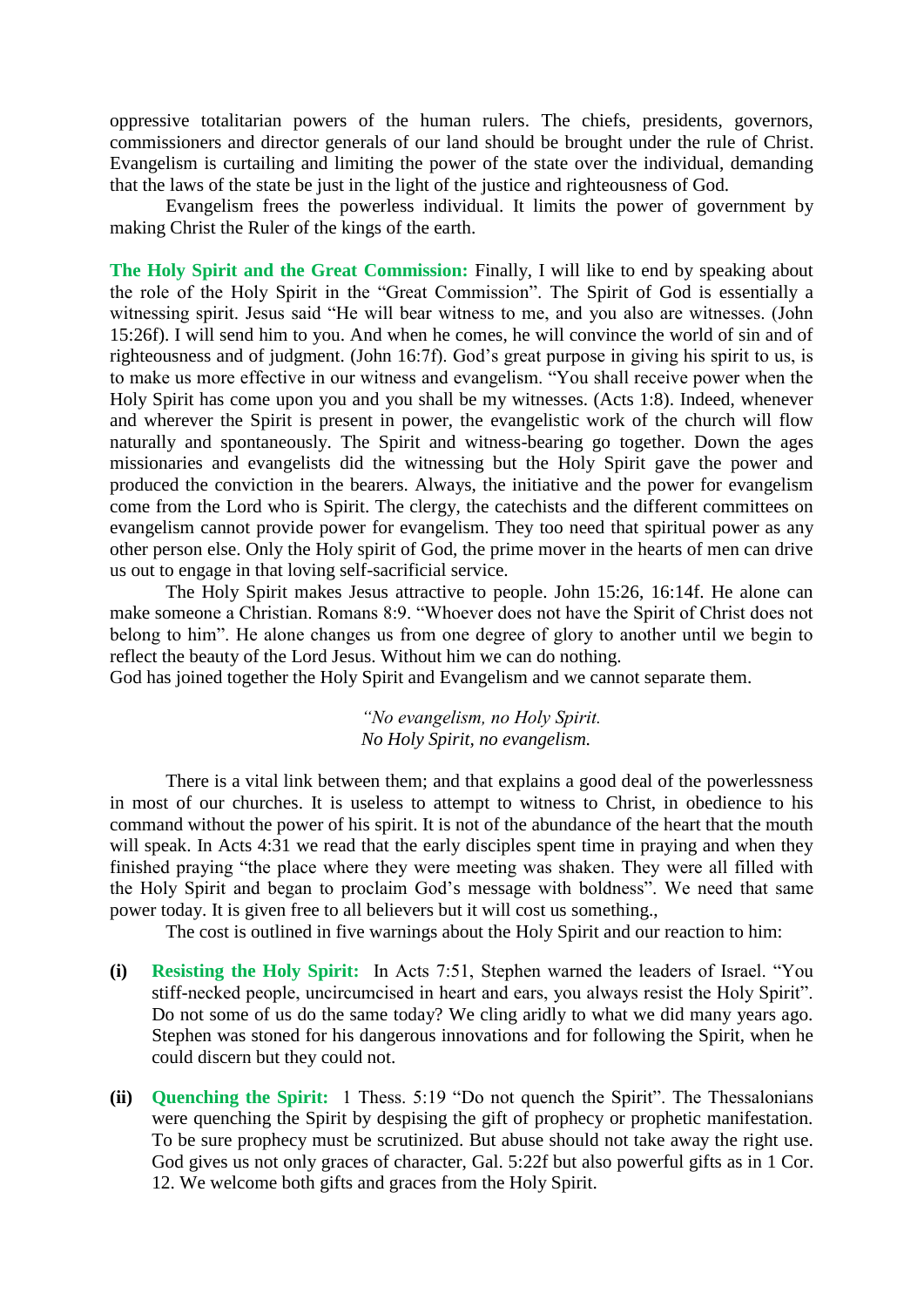- **(iii) Grieving the Holy Spirit:** Eph. 4:30. "And do not grieve the Holy Spirit of God, in whom you were sealed for the day of redemption". What are the things that grieve the Holy Spirit? 419, drunkenness, adultery, idolatry, bad relations between husband and wife, unkindness, divisions, filthy talk, hatred, stealing, vengeance, injustice etc. We should never allow the spirit of love and unity to be hurt or grieved.
- **(iv) Do not fear the Spirit:** Fear seems to be responsible for people's criticism of the current emphasis on the Holy Spirit. Some church members are not sure of what will happen if they gave in to the Holy Spirit and allowed him unrestricted access to every side of their lives. I hope we are not like that and we should not be like that. The Spirit of Jesus is to be trusted rather than feared or controlled. You cannot control him. For he is the sovereign Lord God in our midst. He comes from the Father who gives only good gifts to his children.

However, those who claim to have spiritual gifts must allow them to be tested. Their claims must be backed with holiness of life, humility and love. On the other hand those who are in doubt must remain open to the dictates of the Holy Spirit. It is the work of the Holy Spirit to unite Christ's body not to divide it.

**(v) Despising the Holy Spirit:** Do not despise the Holy Spirit. Only the Holy Spirit can give us the power we need; power of being witness to Jesus, power to cast out fear which enslaves many today. Power to transform character, power for church unity, power to live out the Christian life and power to love the lost and power for reconciliation.

To be effective in our evangelism we need the power of the Holy Spirit. The theme of our Synod is "Obeying the Great Commission". In Acts 5:32 we are made to understand that God gives the Holy Spirit to those who obey him.

According to the Archbishop of Canterbury "The church is nothing if it is not a missionary movement". Evangelism should be our comprehensive purpose in all our consultations together and in the life of our own churches. We must seek fresh energy for proclamation, for prayer, for presenting the claims of Christ; and like Archbishop Runcie we shall draw strength from your prayers and encouragement and from the knowledge that those whom God calls he also equips for his service.

#### **CAMPUS CULTS:**

At the last Provincial Standing committee held in Abuja from Wednesday  $16<sup>th</sup>$  March  $-$  Sunday 20<sup>th</sup> March 1994, the member of the committee expressed a deep concern about the increasing menace of Secret Societies in our Universities, a phenomenon that is gradually finding its way to our Secondary Schools. As it was alleged that the eradication of this ugly monster was proving difficult because of the involvement in it of some highly placed persons in the society like judges, magistrates, chancellors, university dons and even some bishops and clergymen, the committee made the following resolutions:

"Be it resolved and it is hereby resolved that at the next meeting, and subsequent meetings of the Standing Committee of the church of Nigeria (Anglican Communion) whenever and wherever held, a service will be held at which all members of the Standing Committee shall make a declaration of absolute obedience and undivided loyalty to Jesus Christ alone and swear to an oath of not belonging to any secret society, occult or any other Christian deviations, without prejudice to the generality of these expressions.

That the form of declaration and oath shall contain a list of known Secret Societies, Occults and Christian deviations of any kind.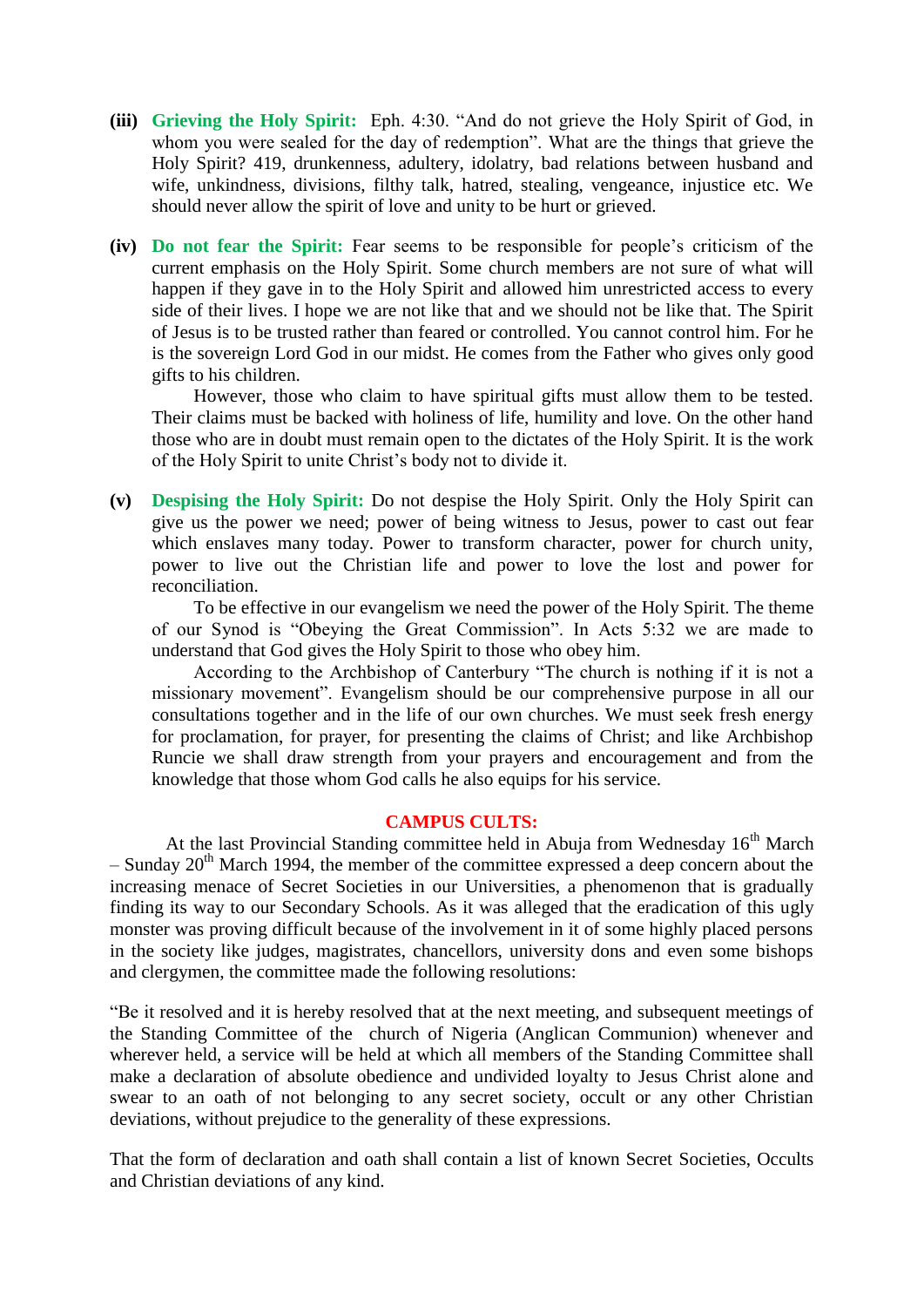That members who were absent at such service shall be required to make their own declaration and take the oath before taking their seat at the Standing committee Meeting. That this message be passed down to the diocesan Synods and Parish Councils."

### **ORDINATION OF WOMEN:**

The issue of the ordination of women was also discussed as that is now a global issue within Christendom. The Church of Nigeria (Anglican Communion) during that meeting resolved as follows:

"In recent times the press has shown an unusual interest in the ordination of women in the church of Nigeria (Anglican Communion). This was in consequence of the passage of the motion for the ordination of women by the Church of England which like the church of Nigeria is an autonomous Province. The Church of Nigeria had at several times at its General Synod in 1992, at the Standing Committee Meeting in 1993 and at its Episcopal Synod deliberated on the subject.

The position of the church has been and still remains:

- (i) That there is need to discuss the subject at every level from the Parish level to the diocesan synod and that the members should be properly educated on the subject.
- (ii) That experience in virtually all the Provinces where ordination of women had taken place, has shown that it is divisive and the Church of Nigeria cannot afford a division now.
- (iii) That the ordination of women, while it may be desirable in the future, is not one of its priorities for now.

The Standing Committee therefore unanimously disapprove the making of deacons in Kwara Diocese in December 1993 and fully endorses the position of the House of Bishops that the ordination is irregular.

The ministration of the women involved in that ordination is not acceptable in the Church of Nigeria".

#### **NEW BISHOPS:**

Five new bishops were consecrated early this year to head the five new Diocese carved out from existing Dioceses.

On Thursday, 16th January, 1994, Epiphany day, at St. Michael's Cathedral Aba in a very moving divine service presided over by the Archbishop, Primate and Metropolitan of All Nigeria, His Grace, The Most Rev. J. A. Adetiloye assisted by over forty other bishops, the Ven. Ugochukwu U. Ezuoke was consecrated the bishop of Umuahia, the Ven. Uju Obinya was consecrated the Bishop of Ukwa, the Very Rev. Benneth Okoro was consecrated the bishop of Okigwe South, the Ven. Alfred Nwizuzu was consecrated the bishop of Okigwe North and the Ven. Jonah Chukwuemeka Ilonuba was consecrated the bishop of Nsukka Diocese.

We congratulate these new bishops and we ask that you will continue to pray for them and their Diocese for a smooth take off and the peace of Christ so that the gospel of Christ could be preached in a peaceful atmosphere.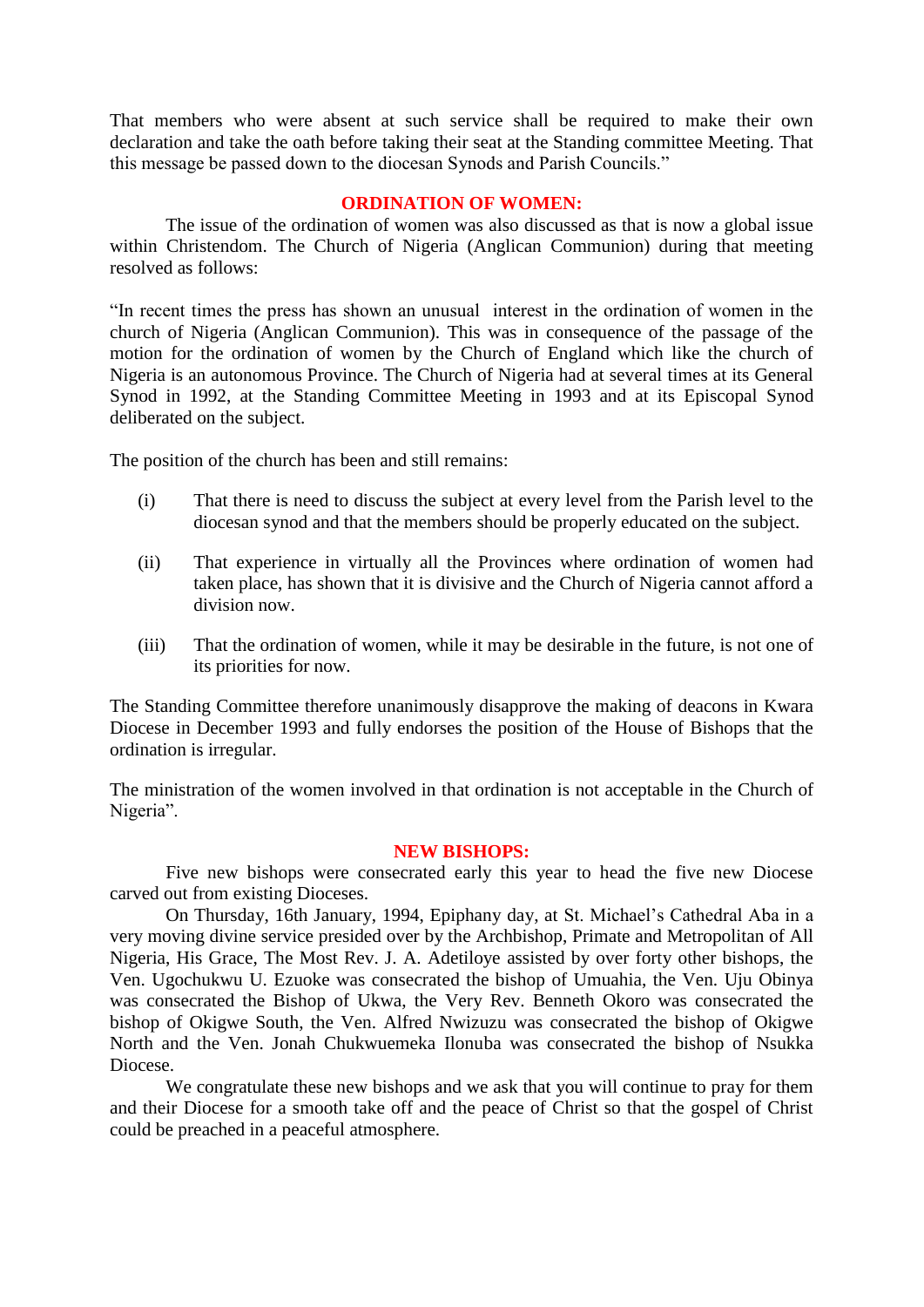#### **TRAINING OF THE CLERGY: (TAP)**

The need for well-trained clergy cannot be over-emphasized. If the flock of God is to be led aright and the Christian Faith and doctrine properly taught and practiced our clergy must be knowledgeable. There is need for both spiritual and intellectual knowledge. In choosing those to be trained we have to seriously pray for the guidance of the Holy spirit setting aside all sentiments and personal interests. We shall aim at giving our qualified clergy the highest education possible to equip them for the challenges of contemporary society.

The Diocese is just beginning and the fund for achieving this not readily available. I am therefore appealing that individuals who are moved to support a priest in training will indicate and we shall find out the present cost of supporting a priest in each academic year. This system of Training A Priest (TAP) is being practiced today in many of the dioceses within the Province. God will richly bless you as you do this.

## **ORDINATION:**

Just a week ago we had our first ordination in the Diocese at St. Paul's Pro-Cathedral. The following deacons were made priests:

- The Rev. Benjamin Okwor
- The Rev. Felix Nwani
- The Rev. Festus Okolo and
- The Rev. Fidelis Ezeugwu

while the following were made Deacons:

- The Rev. Ephraim Asogwa from Trinity College Umuahia and
- The Rev. Hyginus Ugwu from Emmanuel College of Theology Ibadan

Pray for them that God will give them the Spiritual power and wisdom to be used for effective work and witnessing in their different stations.

#### **CANONS OF THE CATHEDRAL:**

The following clergymen have been appointed honorary Canons of the Cathedral:

## The are – **The Revds:**

Ernest Chinweze Uwadiegwu Nnamani Godwin Egbuna Uvuka Ernest Eze Odo and Prof. Emmanuel U. Iheagwam

It is our prayer that God will use them in this respected ecclesiastical status for the furtherance of his gospel.

## **LAITY COUNCIL:**

The Anglican Church is made up of the Bishops, the Clergy and the Laity. For a balanced growth of the church; all the three houses have their roles to play for an effective evangelism.

There is need for the Laity to be properly informed about their role within the body of the Church.